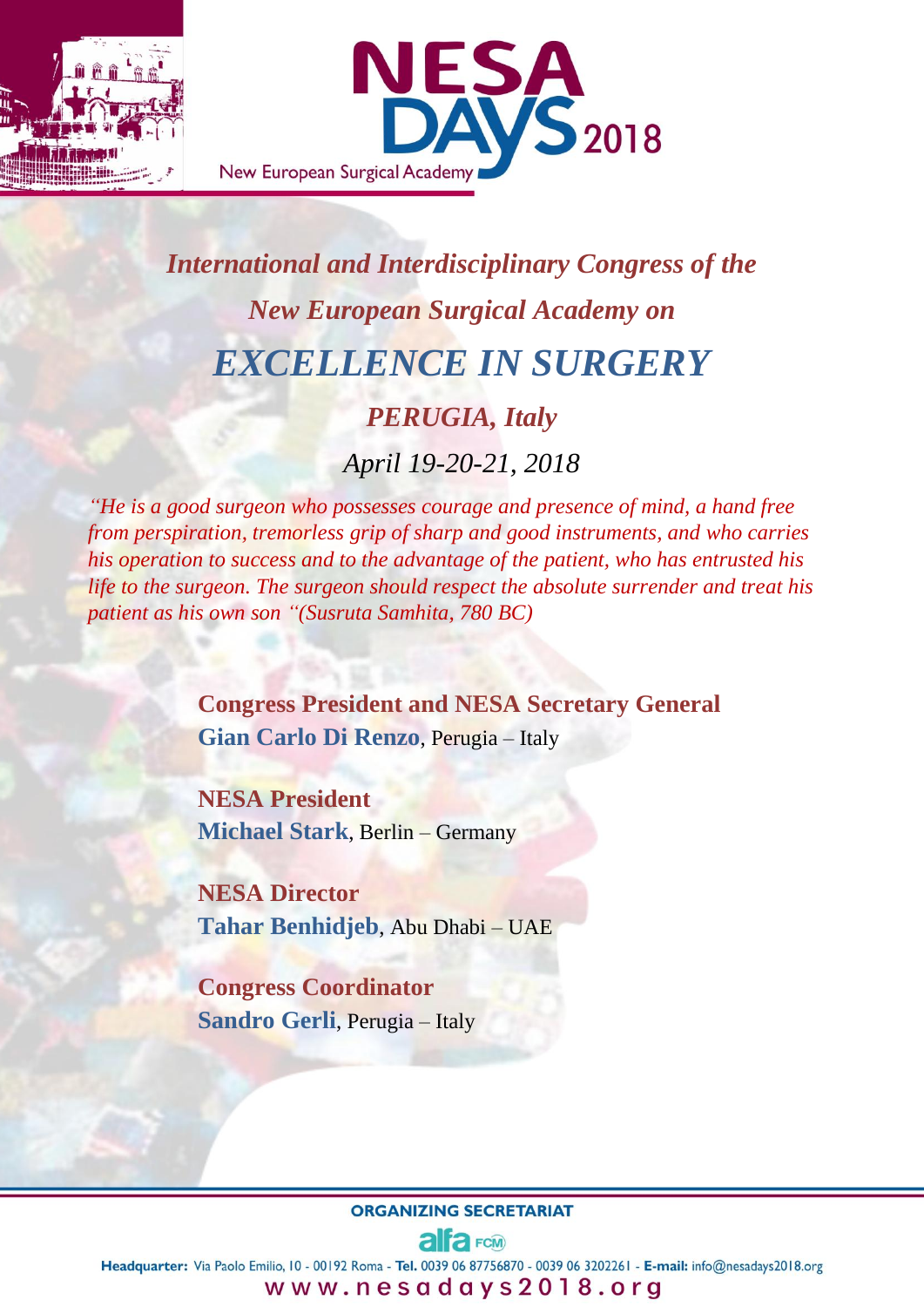



**April 19, Thursday 9:30 am - 4:00 pm**

# **PRECONGRESS LIVE SURGERY**

*Scuola di Medicina* – University of Perugia Participants can follow the performance from the Aula Magna of the "Scuola di Medicina"

#### *Confirmed surgeons*:

*Gabriela Baiocchi, Geoffrey Cundiff, Alfredo Damiani, Danilo Dodero, Sandro Gerli, Antonella Giannantoni, Mario Malzoni, Alberto Mattei, Ivan Mazzon, Ettore Mearini, Giuseppe Micucci, Camran Nezhat, Farr Nezhat, Gennaro Raimondo,*

**OPENING CEREMONY 6:00 p.m. – 7.30 p.m.**

**Sala dei Notari – City Centre** *Chairpersons:* G.C. Di Renzo, M. Stark, T. Benhidjeb, S. Gerli

## **Opening lectures:**

*"Highlights in the history of female surgery"* **Donatella Lippi – Firenze** 

*"Medicine, war and human rights"* **Gino Strada – Emergency** 

**Welcome Cocktail – (PREIS School, Florence)**

#### **ORGANIZING SECRETARIAT**

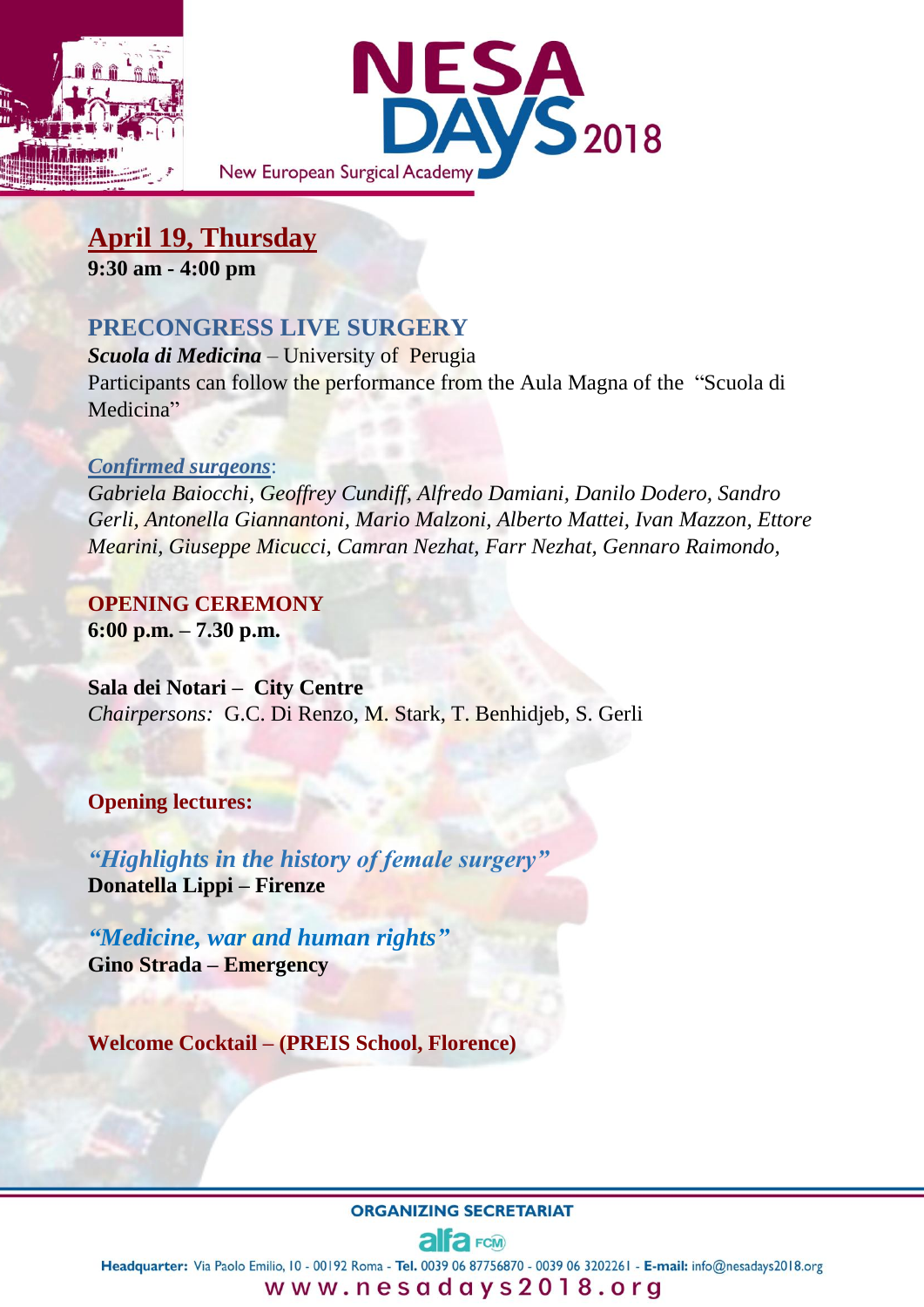



# **April 20, Friday**

**8:30 am - 10:30 am**

**Session 1 – Room A**

*"Advances in hysteroscopy" A little look save a lot of talking (Ivor Lewis 1895-1982)*

*Chairpersons: Paul Fogarty, UK - Gennaro Raimondo, Italy* 

*T-shaped uterus: resectoscopic treatment - Ivano Raimondo, Italy Resectoscopic treatment of retained products of conception Luis Alonso Pacheco, Spain Adenomyomectomy - Abo Taleb Saremi, Iran Hysteroscopy and refractory endometrium – Luis Alonso Pacheco, Spain*

**Session 2 – Room B**

*"Breast surgery" Today it is a marvel, tomorrow it can be in the trash bin (Alexandr Solzhenitsyn 1918-2008)*

*Chairpersons: Sven Becker, Germany - Paolo Gerli, Italy - George Zografos, Greece*

*miRNAs in breast cancer – Eleni Zografos, Greece How oncology determines surgery: from Halstead to Veronesi - Sven Becker, Germany Coexistence of pregnancy and breast cancer diagnosis - Flora Zagouri, Greece Muscle sparing–skin reducing mastectomy - Paolo Gerli, Italy*

**10:30 am** *Coffee Break*

**ORGANIZING SECRETARIAT** 

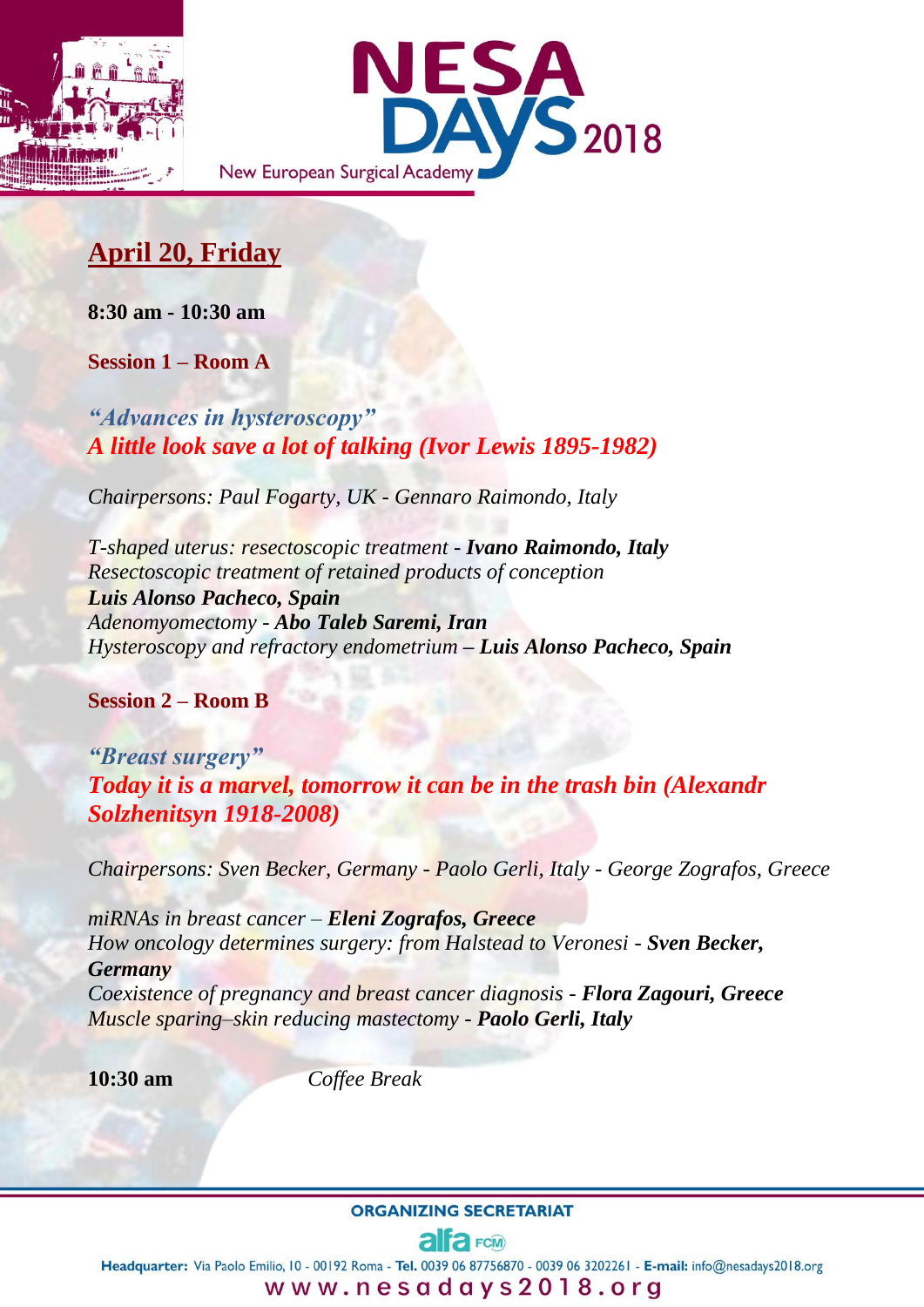



**11:00 am - 1:00 pm**

**Session 3 – Room A**

*"Cesarean delivery" The decision is more important than the incision (Robert Lawson Tait 1845-1899)*

*Chairpersons*: *G.C. Di Renzo, Italy - M. Stark, Germany*

*Evidence based cesarean section - Michael Stark, Klaus Vetter, Germany Cesarean section in China – Yanyan Ma, China Birth in war areas and the impact of cesarean delivery - Raffaela Baiocchi, Emergency Cabo Verde: Time to switch from cesarean delivery to vacuum delivery Tom Schneider, Netherlands Complications of cesarean section: 50 years …??... – Nicholas Pairaideau, Toronto*

## **Session 4 – Room B**

*"Check list in surgery, operative surveillance, postoperative pain" \*A young doctor starts career with 20 drugs per disease and the old physician ends career with one drug per 20 diseases (William Osler 1849-1919)* 

*\*Every surgeon should himself supervise the postoperative treatments (John Blair Deaver 1855-1931)*

*\* The surgeon who learns the basic precepts of asepsis, hemostasis, adequate exposure, and gentleness to tissue has mastered his/her most difficult lessons (Robert M Zolliger 1903-1992)*

*Chairpersons*: *F. Puma, Italy - P.A. Wetter, USA*

*ERAS (Enhancement recovery after delivery – Jacopo Vannucci, Italy ………………………* - *Pierluigi Benedetti Panici, Italy Post surgery debriefing: the impact on safety, quality management & teaching Doron Kopelman, Israel*

**ORGANIZING SECRETARIAT** 

# alfa<sub>FCM</sub>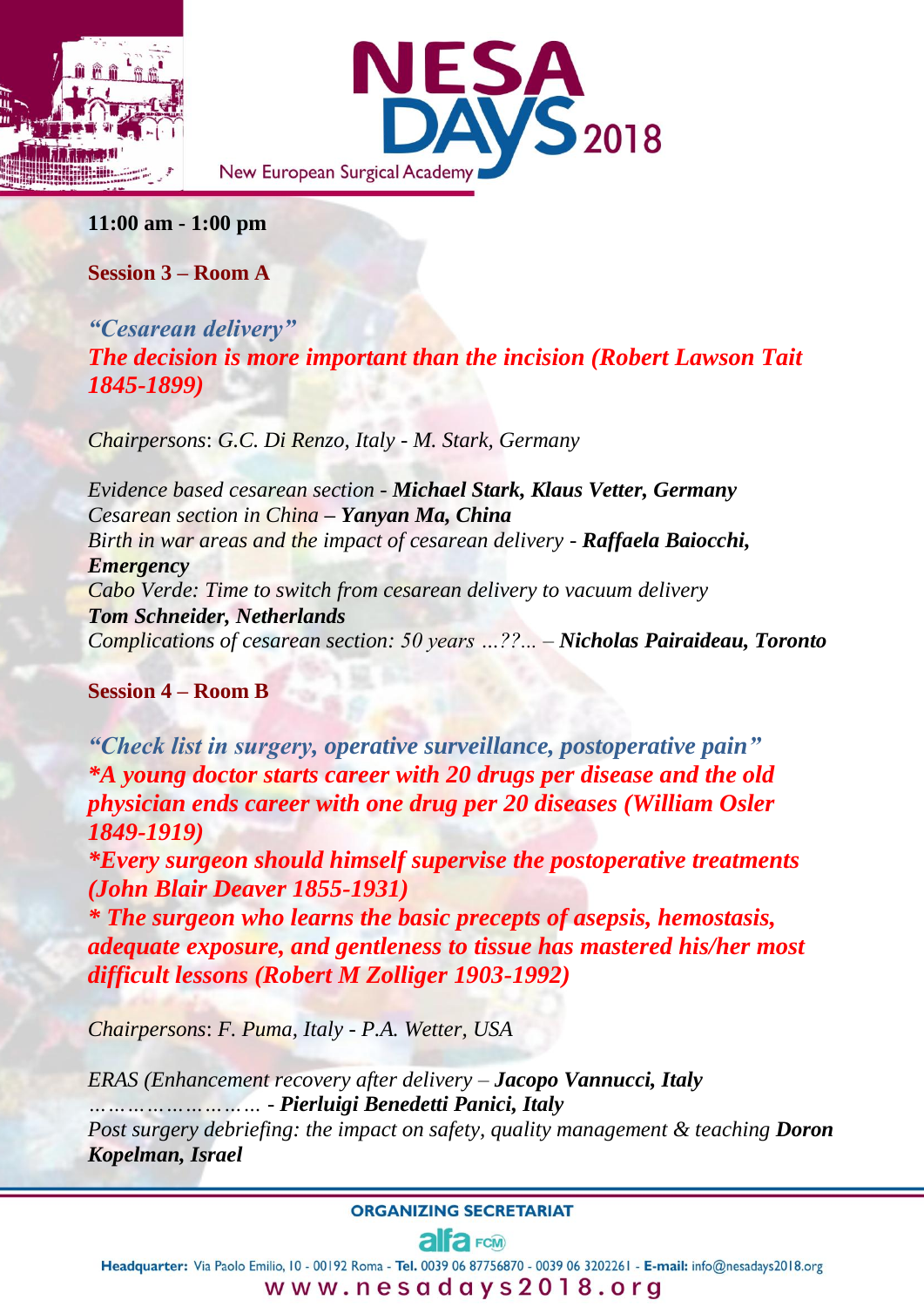



**1:00 pm - 2:00 pm** *Lunch Break and Posters View*

**2:00 pm - 4:00 pm**

**Session 5 – Room A**

*"Endometriosis" By applying this broader set of criteria, we were able to uncover substantial, if not irrefutable, evidence that hysteria, the discredited mistery disorder of women, was most likely endometriosis in the majority of cases (Nezhat brothers, 2012)* 

*Chairpersons: Leila Adamyan, Russia - Mario Malzoni, Italy* 

*Ultrasound diagnosis of deep infiltrating endometriosis* – *Igal Wolman, Israel New non-invasive tools in the diagnosis of endometriosis – Leila Adamyan, Russia Difficulties in laparoscopic treatment of deep infiltrating endometriosis Farr Nezhat, USA 3D laparoscopy for surgical management of endometriosis - Mario Malzoni, Italy Special Lecture: Need for paradigm shift in endometriosis management methods - Abo Taleb Saremi, Iran*

**Session 6 – Room B**

*"Cesarean delivery: complications and morbidity" It is possible that placenta may adhere so firmly as to make it unsafe to separate it with our fingers (Thomas Denman & Michael Ryan, 1836)*

*Chairpersons: Mark Kurtser, Russia – Gerry H. A. Visser, Netherlands*

*The epidemics of cesarean delivery and the FIGO initiative to reduce its impact worldwide – Gerry H. A. Visser, Netherlands Uterine morbidity after caesarean section – Antonio Malvasi, Italy Management of postpartum hemorrhage in placenta previa - …………… TBA The long term results and chronic pain after cesarean section Dragan Belci, Croatia Myomectomy during caesarean delivery – Andrea Tinelli, Italy*

**ORGANIZING SECRETARIAT** 

# alta FCM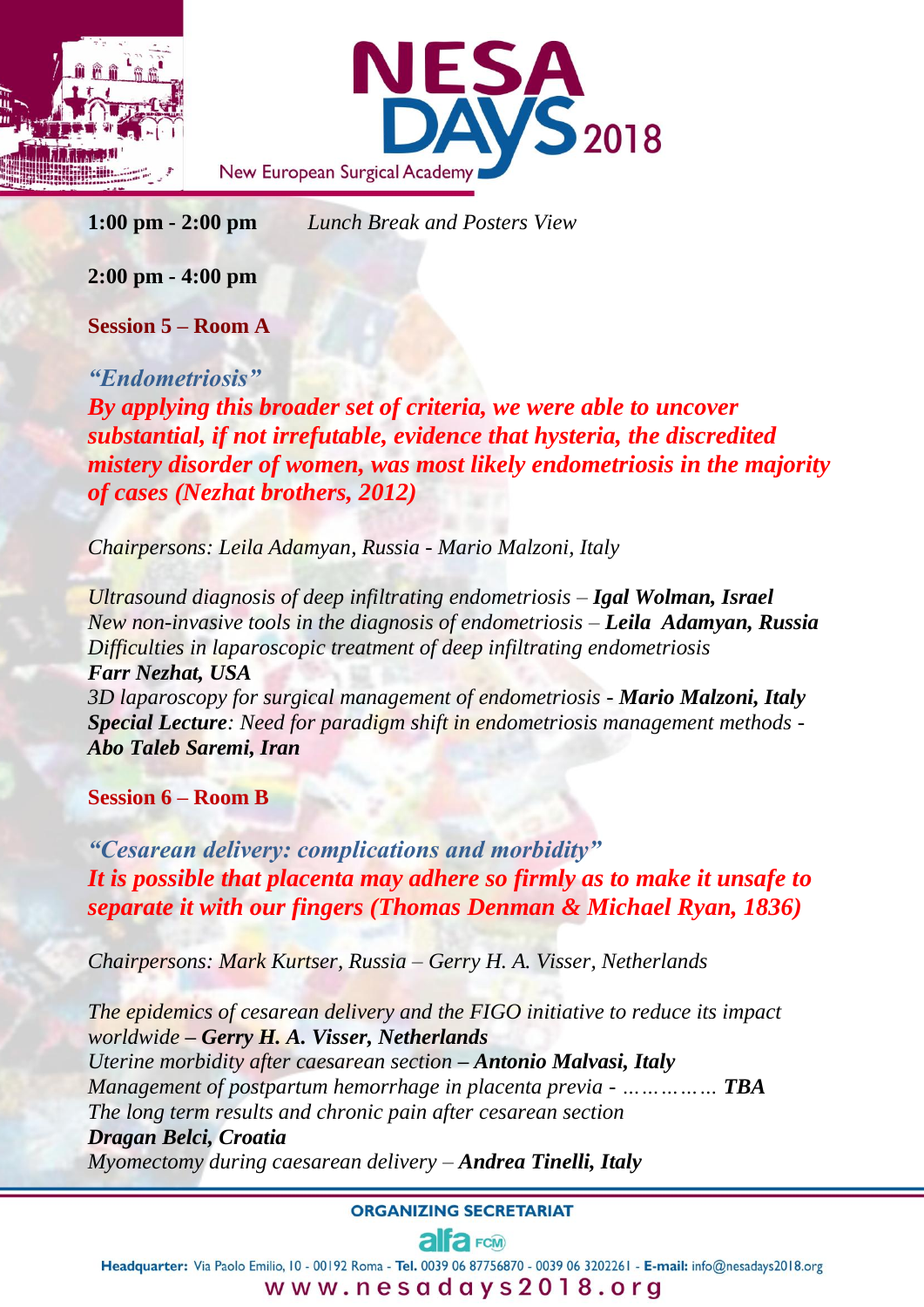



**2:00 p.m. – 6:00 p.m.**

**Session 7 – Room C**

# *Ecology of Birth*

*Chairperson: Michael Stark, Italy - Clara Scropetta, Italy*

*The evidence based Cesarean section, risks of its overuse and how could midwives contribute to the reducing of its use - Michael Stark, Germany The two so widely spread obstetrical scars: c-section and episiotomy - Michael Stark, Germany* **4:00 pm** *Tea Break*

**4:30 pm - 6:00 pm**

**Session 8 – Room A**

*"Advance in gynecological laparoscopy" \*Laparoscopy has a definitive role in cases where the trauma of incision is greater than that of excision (Anonymous) \*Humans can survive easily without an appendix, but surgeons can do so only with difficulty (Rudolph Virchow 1821-1902)* 

*Chairpersons: Alberto Mattei, Italy - Liselotte Mettler, Germany - Nicolae Suciu, Romania*

*"Essentials" in gynaecological endoscopy – Alberto Mattei, Italy The comprehensive approach for hysterectomies via laparoscopy Liselotte Mettler, Germany Hystero-laparoscopy modern diagnostic and curative approach in infertile patient Nicolae Suciu, Romania Low pressure laparoscopy with abdominal wall lifter* – *Alfredo Damiani, Italy*

#### **ORGANIZING SECRETARIAT**

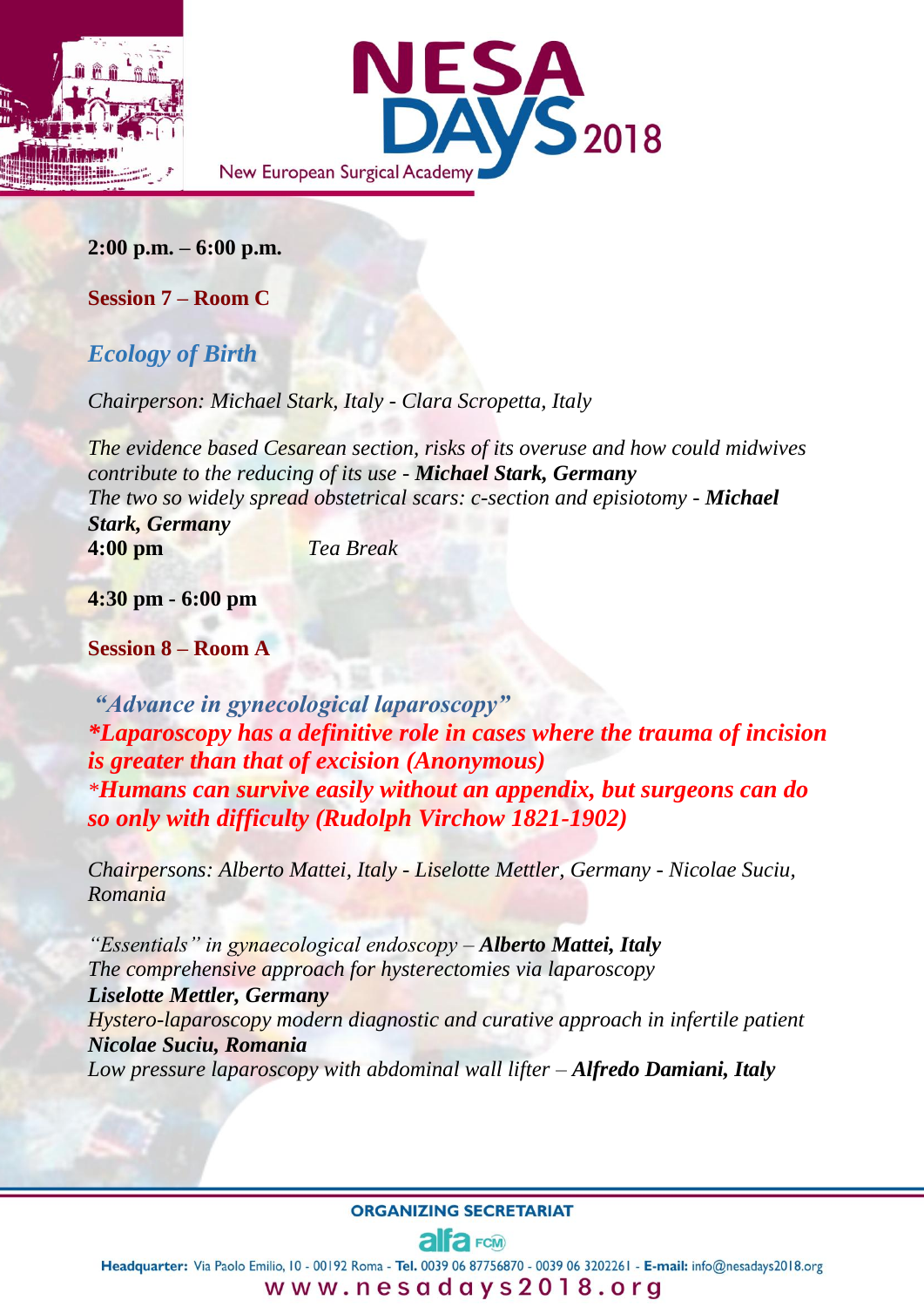

#### **Session 9 – Room B**

*"Tele-Surgery and robotics" When did the march of history start breaking into the sprint? (Toon Verhoeven, 1995)* 

*Chairpersons: Camran Nezhat, USA - Giovanni Scambia, Italy*

*Role of robots and robot arms in minimally invasive surgery - Camran Nezhat, USA Evalution of robotic surgery: multiport, single port, flexible, innovative robots Antonello Forgione, Italy Role of robots in urogynecology – Andrea Boni, Italy*

**6:30 pm - 7:30 pm** *Light Dinner*

**7:30 pm** Transfer to Assisi by bus

**8:30 pm** *Concert at the Basilica of St. Francis – Chorus of Friars*

**ORGANIZING SECRETARIAT** 

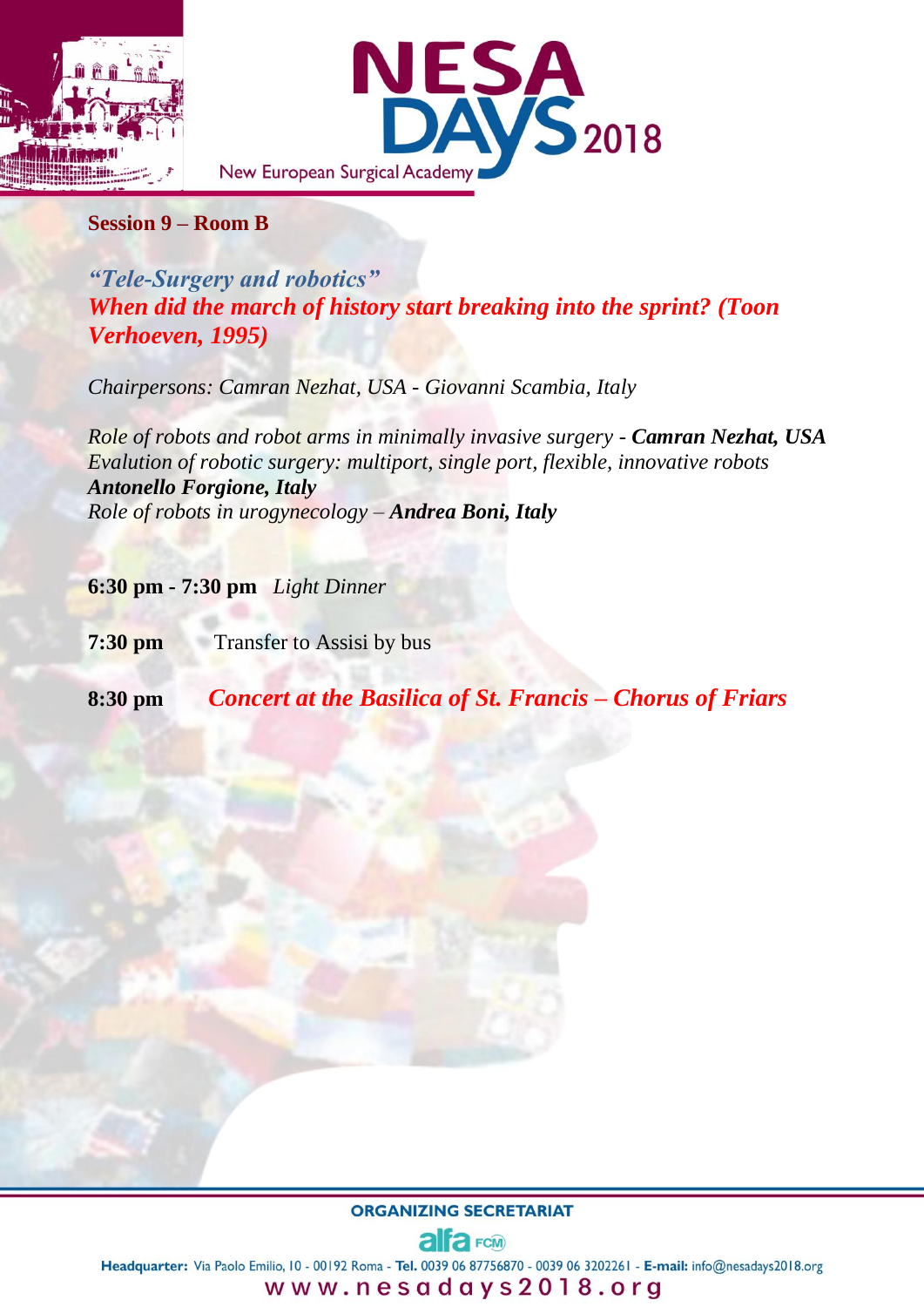



# **April 21, Saturday**

**8:30 a.m. - 10:30 a.m.**

**Session 10 – Room A**

*"New Projects and Progress in Surgery" \*When doctors and scientists became ill, they ask "Who is the best doctor for this problem?" and not "Which multicentre controlled trial would be best for me?" (Emil Jay Freireich 1996) \*A good surgeon is a doctor who can operate and knows when not to operate (Theodor Kocher 1841-1917)* 

*Chairpersons*: *Doron Kopelman, Israel – Svend Schulze, Denmark*

*Uterine fundectomy: new surgical technique and indications Abo Taleb Saremi, Iran Fertility sparing surgery in treatment of early stages of cervical cancer - the new standard of care - Alexandar Stefanovic, Serbia "NESA Viezion Project"*: *Oncology treatment in the 21st century- Michael Stark, Germany Modified McDonald cerclage: technique and outcome - Atiyeh Mirfendereski, Abo Taleb Saremi, Arash Pooladi, Iran (communication) Panel on surgical training and education - Alexei Ivanov, Russia*

**ORGANIZING SECRETARIAT** 

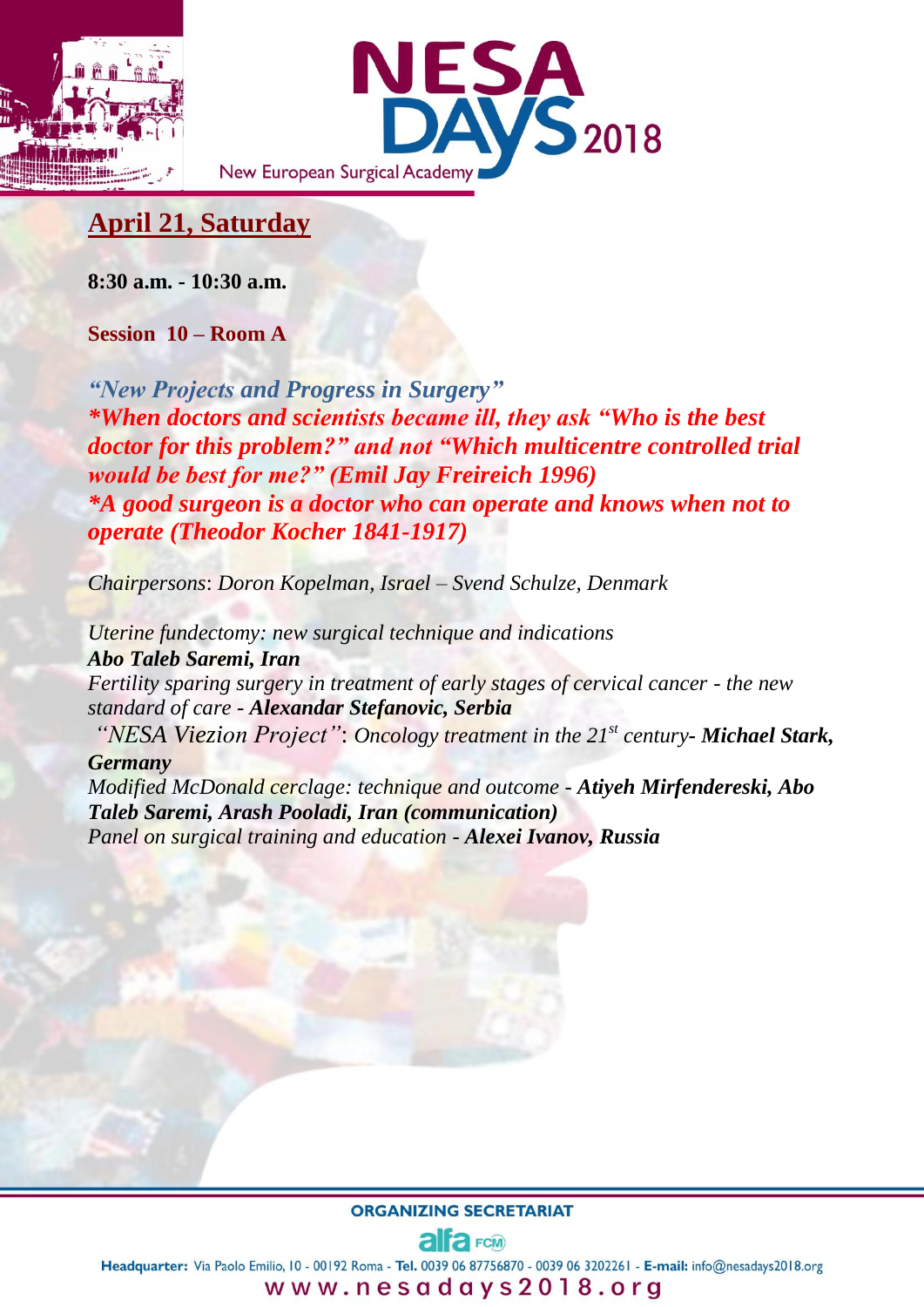



### **Session 11 – Room B**

*"Urogynecology" Be a perfectionist in everything that you do, but particularly in urogynecology (George D Webster, 2013)* 

*Chairpersons: Geoff Cundiff, Canada –- David Richmond, UK – Elisabetta Costantini, Italy*

*Surgical treatment of stress incontinence by methods of robotic surgery Ivan Kostov – Bulgaria New approach to treat urinary stress incontinence – Jack Atad, Israel What is the moral of the "mesh story"?* – *Geoff Cundiff, Canada Non-invasive treatment of stress incontinence and other minor problems Gabriela Baiocchi, Italy Prolapse reconstructive surgery in sexually active women Pier Luca Narducci, Italy*

**8:30 a.m. – 1:00 p.m. NESA Executive Board Meeting – Room C**

**10:30 am** *Coffee Break*

**11:00 a.m. – 12.30 a.m.**

**Session 12 - Room A**

*"The advances in vaginal surgery" No single technique is suited to all cases (Constantino Mendieta, 2006)*

*Chairpersons: Danilo Dodero, Italy - Tommaso Simoncini, Italy*

*Legal and ethical aspects in gynecological surgery – Simona Zaami, Italy Solid state laser for vaginal incontinence - Danilo Dodero, Italy Non hormonal treatment of vaginal atrophy and preoperative and postoperative management – Tommaso Simoncini, Italy Vaginoplasty: a modified laparoscopic surgery for vaginal agenesia Homa Bahrami, Abo Taleb Saremi, Tarlan Hamideh Khou, Iran (communication)*

#### **ORGANIZING SECRETARIAT**

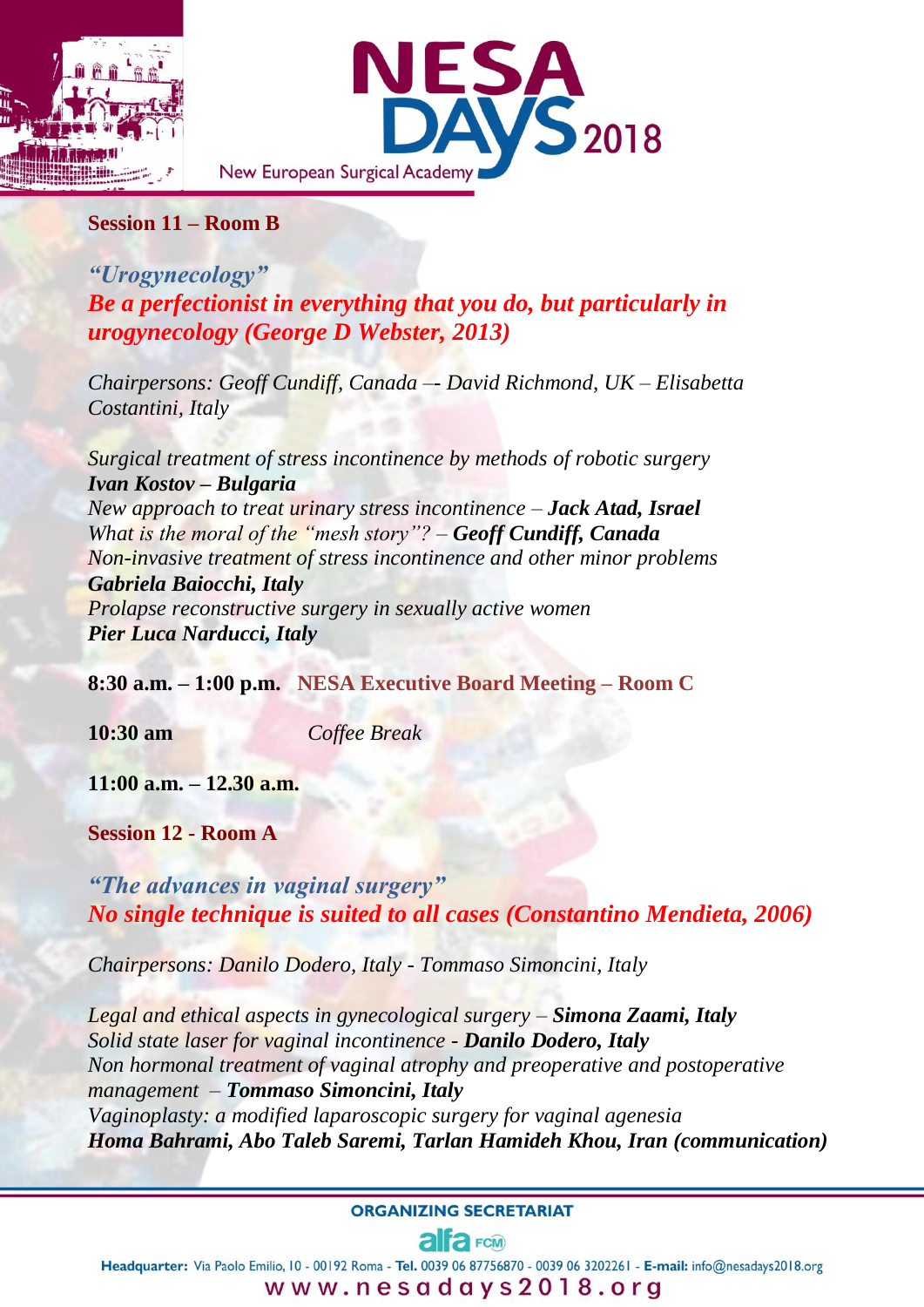



## **Session 13 – Room B**

*"Natural orifice surgery"*

*Surgical approach nowadays proposed appears due to demand of society to offer patient methods less and less invasive "surgery without traces" (Tania Gonzalez Leon, 2011)* 

*Chairperson*: *Antonello Forgione, Italy* 

*Recent advances in NOS/NOTES - Antonello Forgione, Italy New endoscopic and surgical bariatric methods – Ricardo Zorron, Germany Natural orifice surgery: philosophical and bioethical issues towards new conceptions in medicine - Luca Cucurachi, Italy*

**12.30 a.m. - 2:00 p.m.** *Lunch Break and Posters View*

**2:00 p.m. - 4:00 p.m.**

**Session 14 – Room A**

*"Treatment of infertility" It is more important to know the patient who has the disease than to know the disease that has the patient (William Osler 1849-1919)*

*Chairpersons: Sandro Gerli, Italy - Zeev Shoham, Israel* 

*Fertility enhancing surgeries-role of minimally invasive surgery - Rooma Sinha, India PNEIFERT: an innovative clinical model for a personalized and participatory care in reproductive medicine and ART - Stefania Iaccarino, Italy ……………….TBA……………… – Sandro Gerli, Italy Preservation of fertility in cancer patients – Zeev Shoham, Israel Lymphocyte immune therapy in recurrent IVF failure – Ahad Zare, Abo Taleb Saremi, Narges Roumandeh, Iran (communication)*

**ORGANIZING SECRETARIAT** 

# alfa<sub>FCM</sub>